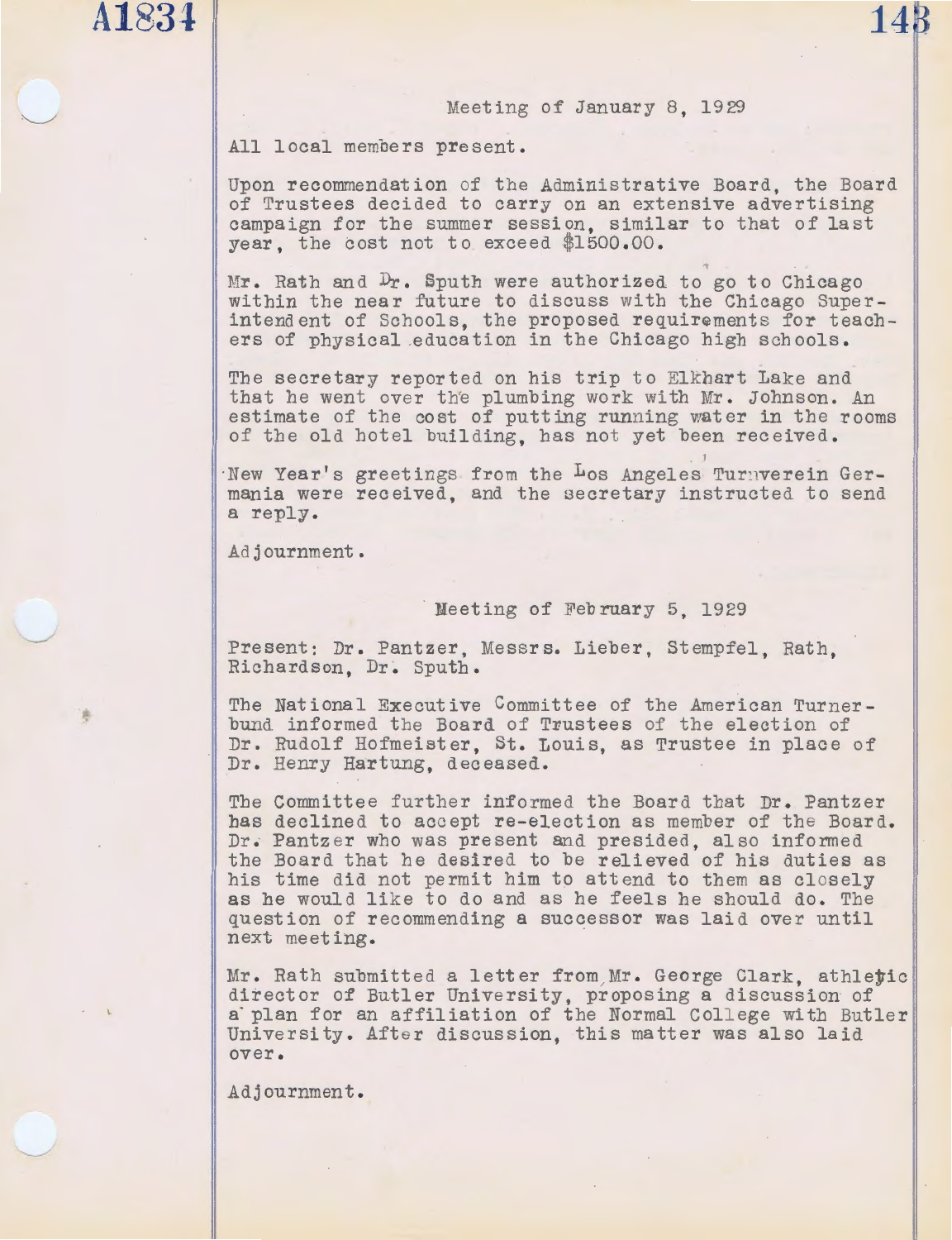### Meeting of February 26, 1929

Present: Messrs. Lieber, Stempfel, Vonnegut, Rath, Richardson and Dr. Sputh.

Mr. Vonnegut was elected as temporary chairman.

The secretary read a letter from the National Executive Committee of tbe American Turnerbund, informing the Board that Mr. Leo M. Rappaport has been elected as member of the Board in place of Dr. Pantzer, resigned.

Mr. Rath reported for the Administrative Board that the commencement exercises this year will be held on Wednesday. May 29, and that the class will go to camp on Friday. May 31. Approved,

The Administrative Board recommended the awarding of the honorary degree of Master of Physical Education to Dr. Fred Burger, Supervisor of Physical Education and Hygiene in the public schools of Kansas City, Mo., and to Dr. Fred Mar oney, Supervisor of Physical Education in the public schools of Atlantic City, N. J. The secretary was instructed to send the ballot cards to the members of the Board.

Adjournment.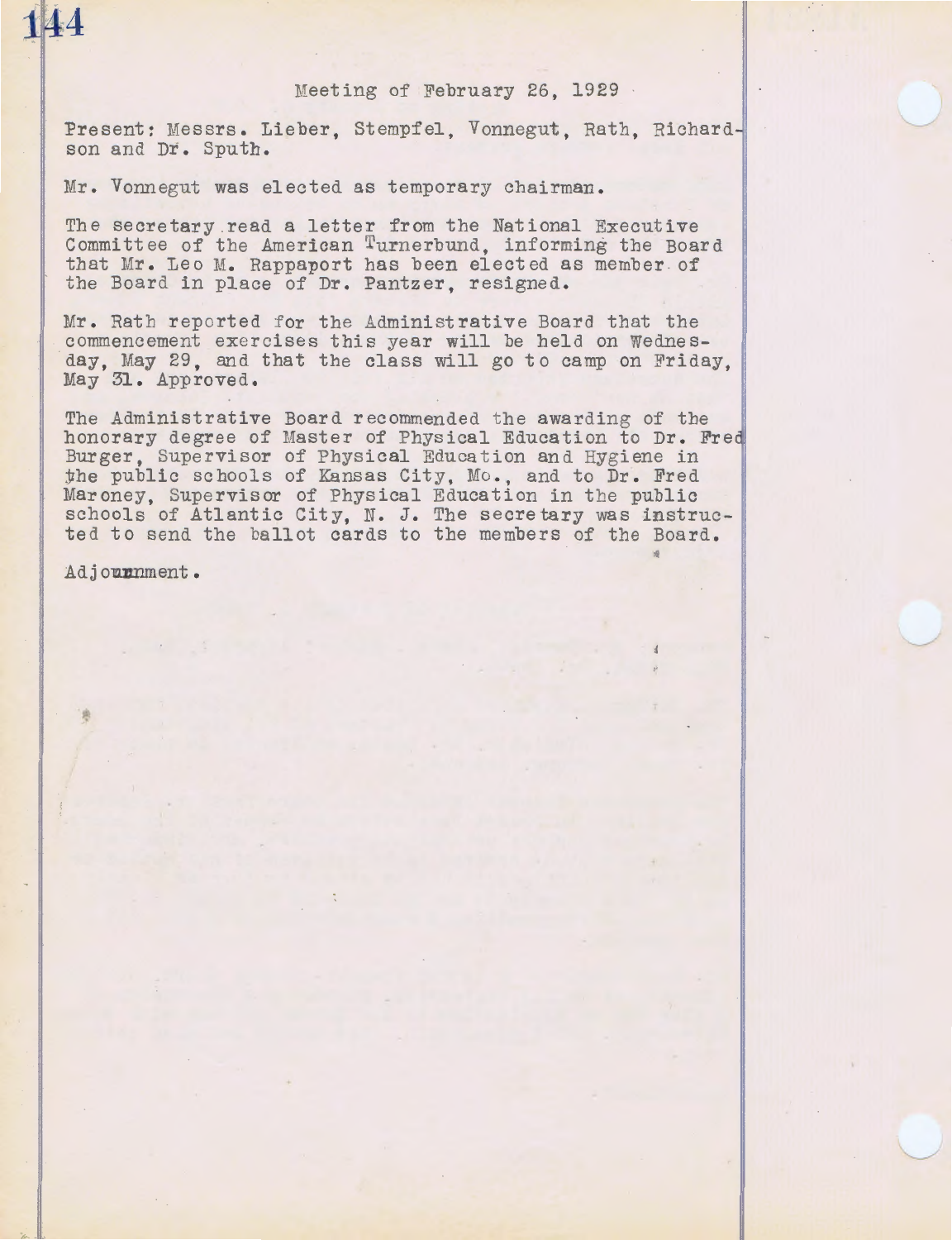A1834

**145** 

All members present.

The Board re-organized by electing Mr. George Vonnegut, President; Dr. c. B. Sputh, Secretary, and Mr. Carl H. Lieber, Treasurer.

Mr. Steichmann reported upon his trip to Camp Brosius where he found the plumber working on the installation of pumps and showers. The cost of putting running water into the rooms of the old hotel building was estimated at \$400.00. The Board instructed Mr. Steichmann to have this work done.

The Board further instructed Mr. Steichmann to purchase gas ranges for the hotel and messhall and also the necessary equipment for heating water with gas.

Mr. Rath presented the complete program for the Summer Session which is now in print.

Mr. Rath also suggested to send a class of 16 or 18 men to Chicago for a demonstration during the convention of the Mid-West Association of Physical Educators, the cost to be approximately \$150.00. The Board instructed Mr. Rath to arrange for such a demonstration.

The Board also adopted the following resolutions:

RESOLVED that in the death of Sarah McKee, for sixteen years a loyal employee in the dormitory of this association, the Normal College of the A.G.U. has lost a most faithful servant. She was much more than a servant, for in those years she often took upon herself responsibilities greater than she need have done, while also endearing herself to the students by her care of them and interest in their welfare.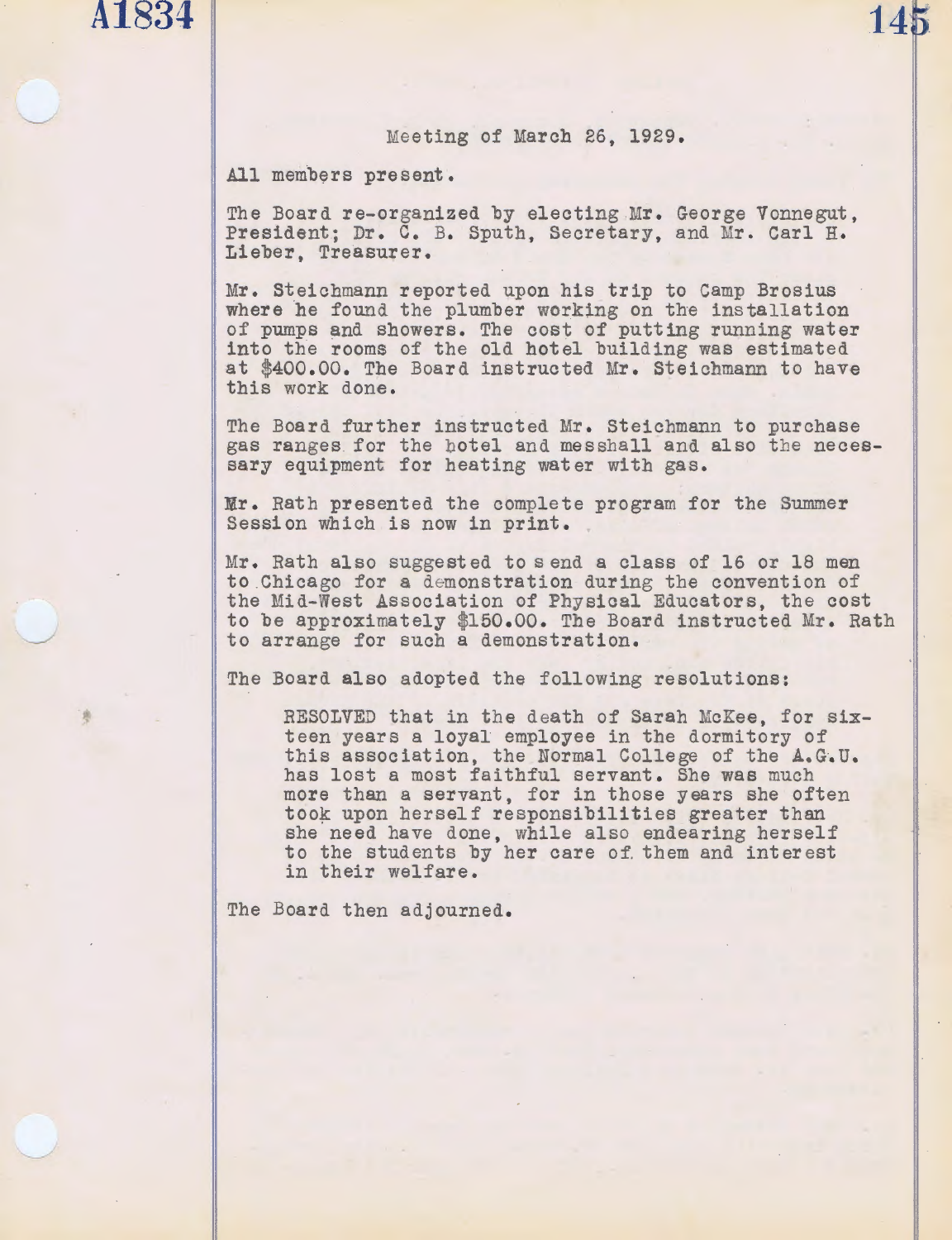### Meeting of April 30, 1929.

Present: Messrs. Rappaport, Stempfel, Rath, Richardson, Sputh. Mr. Stempfel acted as chairman.

The Board adopted the following resolution:

**1kl6** 

The Board of Trustees of the Normal College of the American -Gymnastic Union feels keenly the loss caused by the death of Carl H. Lieber. Since the removal of the Normal College to Indianapolis in 1907, Carl H. Lieber has been connected with it as treasurer of the Board of Trustees. He devoted a great deal of time to the College affairs and was able through careful management, to put the school on a sound basis. When it became necessary to establish a dormitory for the women students, he took charge of it. Likewise, he successfully managed the financial affairs of Camp Brosius. But Carl H. Lieber was not only the guiding spirit in business matters; he possessed a fine culture and was often able to give sound advice regarding other College affairs. His opinion was also highly valued by his colleagues of the National Executive Committee of the American Gymnastic Union of which he was a member for twenty years. His death removes from our midstra man of high type, an enthusiastic devotee to the principle of making the world better and life easier for his fellow man, not by laws and prescriptions, but by his own efforts and good example. The Board of Trustees and the officers of the Normal College will often miss Carl H. Lieber.

Upon motion by Mr. Stempfel, Mr. Merle Krug was appointed acting treasurer.

Mr. Rath made a brief report on the proceedings of the :Mid-West Physical Education convention in Chicago which he attended on April 26 and 27. A demonstration by a Normal College class as suggested by Mr. Rath at the previous meeting, could not be arranged because the program had been completed.

Mr. Rath also reported that College classes would give a demonstration in connection with health week, May 1, on the steps *oi* the Soldiers Monument.

Mr. Rath further reported that arrangements for commencement have been completed, that Mr. Carl Wilde will speak and that Mr. Francis Mulholland has been elected as valedictorian.

Mr. Rath presented a letter from the Amateur Athletic Union informing him that Dr. Lewald and Dr. Diem, president and secretary, resp., of the Deutsche Reichsaus-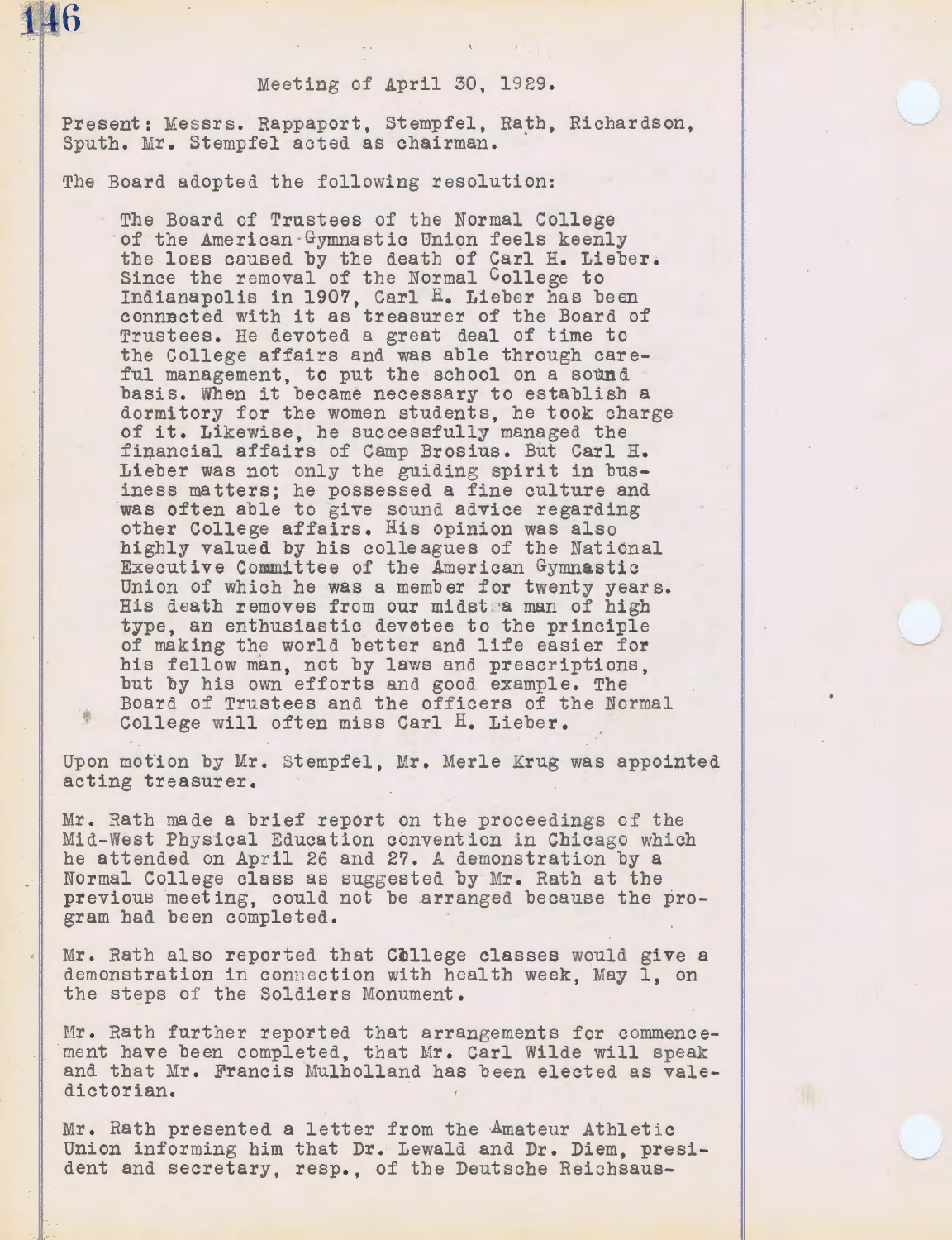## **A1834** 14 **14**

schuss fftr Leibesftbungen, will arrive in the United States on May 6 for a study of the training of physical educators and that they intend to visit the Normal College May 14. The letter requested the appointment of a committee to arrange for the entertaining of the visitors. The Board authorized Mr. Rath and Mr. Steichmann to make the necessary arrangements.

The secretary reported that the vote on conferring the honorary degree of Master of Physical Education upon Dr. Fred Burger and Dr. F. w. Maroney, had been unanimous.

The secretary reported further that he bas signed an easement giving the Wisconsin Public Service Corporayion the right to lay gas mains across the Normal College property at Camp Brosius. His action was approved by the Board.

The Board then adjourned.

### Meeting.of May 14, 1929

All members present. Mr. Vonnegut presided.

Upon motion, Mr. Stempfel was elected treasurer, and was authorized to have Mr. Krug assist him as acting treasurer and to have Mr. Krug placed under \$2000.00 bond.

Miss Mary A. Meyers, Chairman of the Child <sup>n</sup>ealth Day Committee, and Dr. H. G. Morgan, Secretary of the City Department of Health, sent letters expressing their appreciation of the demonstration given by Normal College. classes on Child Health Day.

The treasurer was authorized to make a temporary loan, if necessary, tp pay for improvements at Camp Brosius.

Dr. Sputh collected according to his report to the Board, \$743.56 from Normal College Alumni for the Shower Fund. After deductiqg \$43.56 for postage, \$700 was tur ned over to the College. The <sup>B</sup>oard extended a vote of thanks to Dr. Sputh for his labor in collecting this sum.

Dr. Sputh reported that the Indiana District, A.G.U., bas elected three delegates to the American Turnerbund's convention in Philadelphia, but that the societies were urged to send additional delegates. The Board decided to suggest to the Indianapolis Turnverein the election of Mr. Rath, Mr. Rappaport and Mr. Stempfel as additional delegates.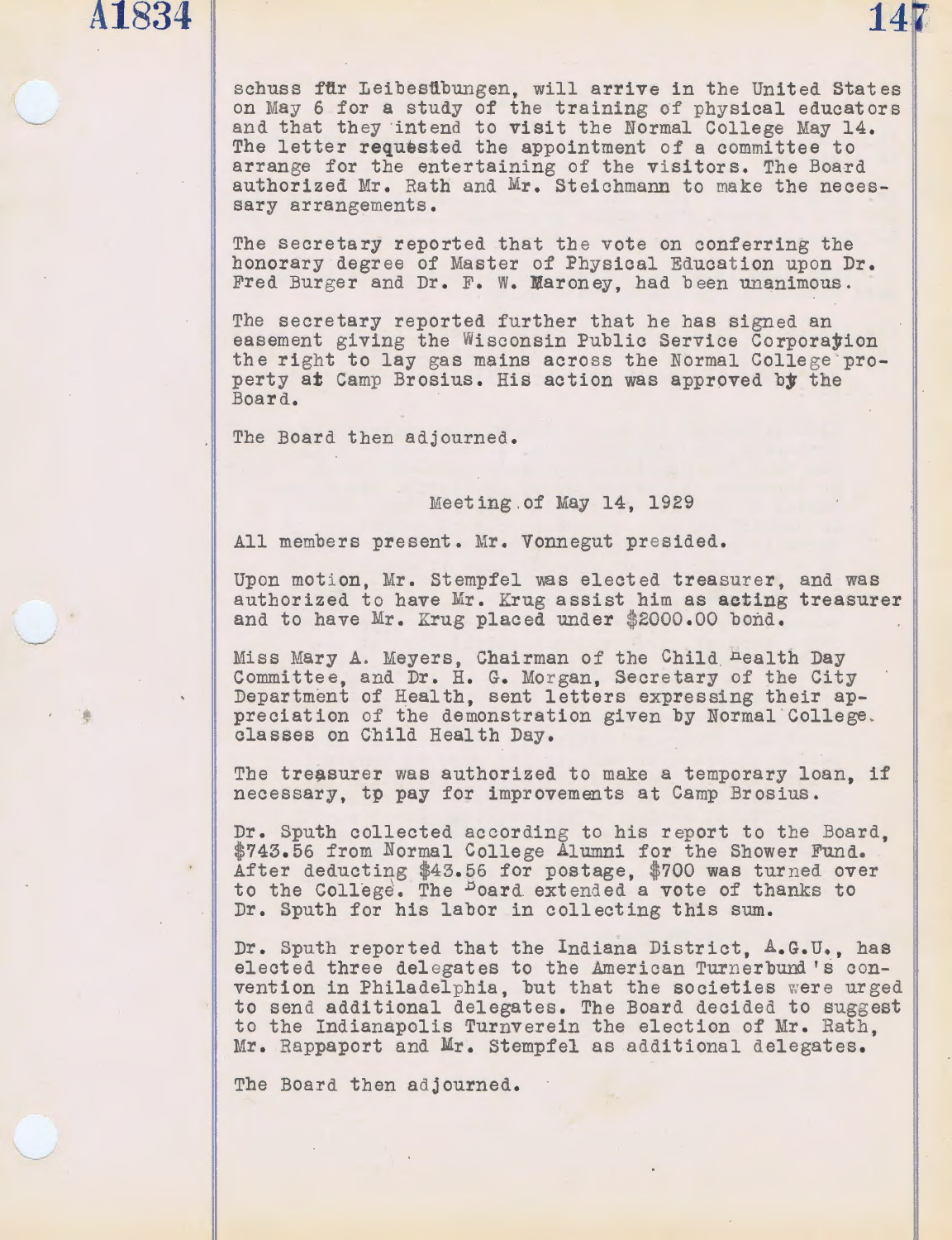## **1k18**

### Meeting of October 1, 1929.

All members present but Mr. Vonnegut; Mr. Rappaport auted as chairman. ·

Mr. Rath reported that the Freshmen class consists of 27 men and 27 women. The entire enrollment is 135; 82 men and 53 women.

Mr. Rath also reported a few changes in the faculty necessary because of change of curriculum.

The following paragraph of a letter from Prof. W. W. Patty to Mr. Rath, refers to the matter of having graduates of the Normal College enter Indiana University as graduate students:

With reference to the status of your school for admission for graduate work, I am happy to tell you that the committee appointed by Dean Smith to consider the matter acted favorably. Since the Master of Science degree in Physical Education is controlled here by the School of Education, it makes it possible for us to recognize the merits of the curriculum of your College irrespective of its agreement with some of the red tape requirements sometimes set by universities for graduate status. May I say that our feeling that you had a fine, earnest, professional spirit back of the work in Indiana, had much to do with our favorable action. No doubt you would have been apprised of this action excepting that administrative matters **have been irregular here this summer since Dean** Smith has been away attenting the National Edu-<br>cation Association and has now gone to Geneva, Switzerland, to attend the World Federation of Education Associations' meetings. I presume that the official notice of tbis status should come from him but I talked with Mr. Arnett and he seems to feel witb me that since the committee appointed by the dean acted favorably, that you should have that information at once.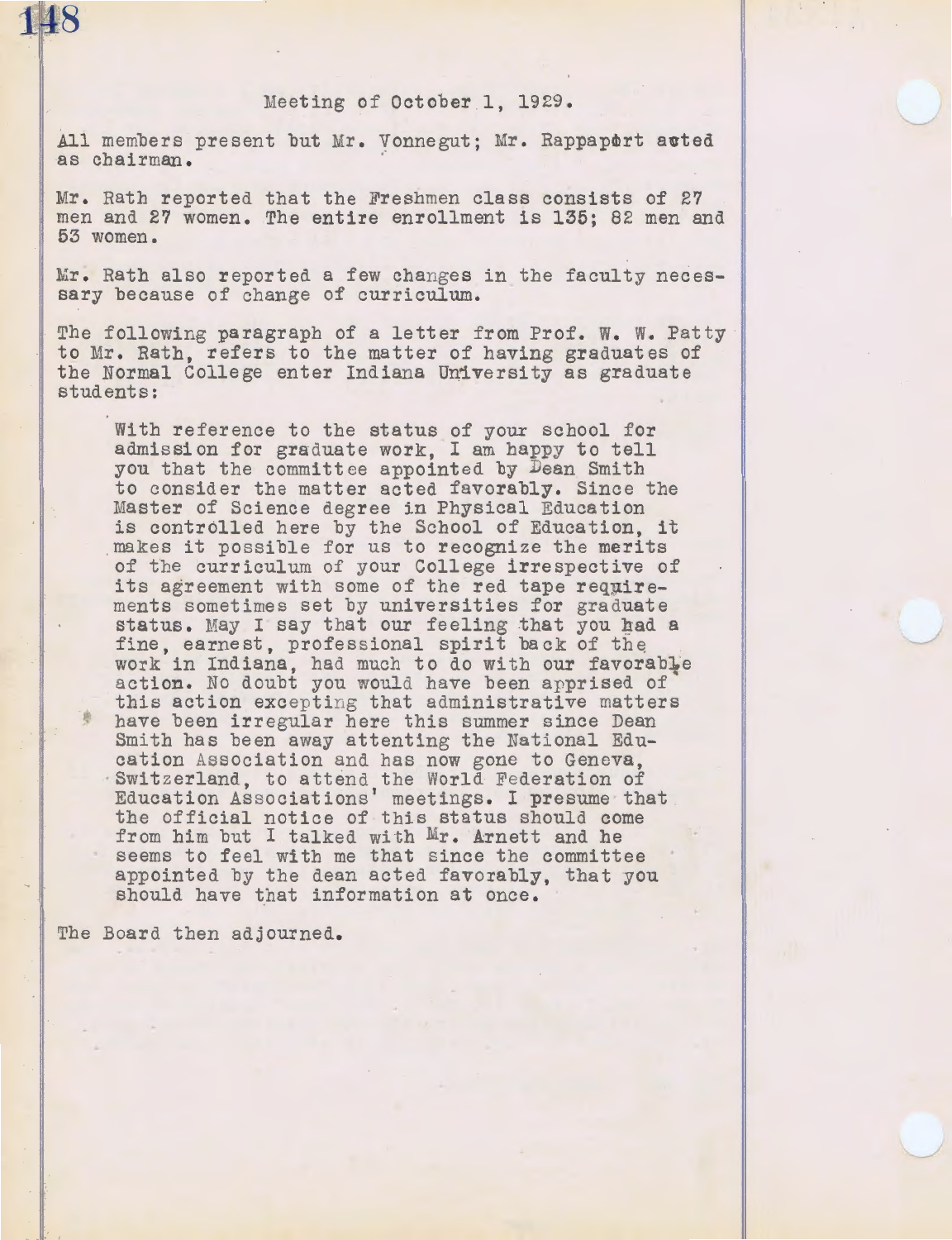## **A1834** 14 **14 14**

### Meeting of October 31, 1929.

All me mbers pre sent but Mr. Vonnegut; Mr. Rappaport acted as chairman.

Mr. Rath reported that the Administrative Board has approved the work done by the following students toward the degree of Bachelor of Physical Education:-

Miss Rhoda Cameron and Mrs. Kate R. Steichmann (awarded at the close of the summer session) Miss Mera Dinehart, Miss Minna Pritzlaff, Mr. Edwin Hoppe, Mr. Louis Kittlaus, Jr., Mr. Joseph Ulrich and Mr. Arthur Whalley (diplomas to be dated June, 1930).

The action of the Administrative Board on this matter was approved.

Mrs. Catherine Link having resigned her position as matron of the women's dormitory, the Board appointed in her place Miss Lena M. Knowland.

A number of suggestions regarding the future development of the American Gymnastic Union and its Normal College were sent by Mr. G. H. Westing of Los Angeles, former member of the Board of Trustees. The secretary was instructed to thank Mr. Westing, on behalf of the Board, for his ·Continued interest in the College and to assure him that his suggestions and plans will receive full consideration.

The Board decided to call a meeting of the non-resident members for Friday and Saturday, November 29 and 30, the joint meeting of the entire Board to take place Saturday,<br>November 30, at 4:00 p. m.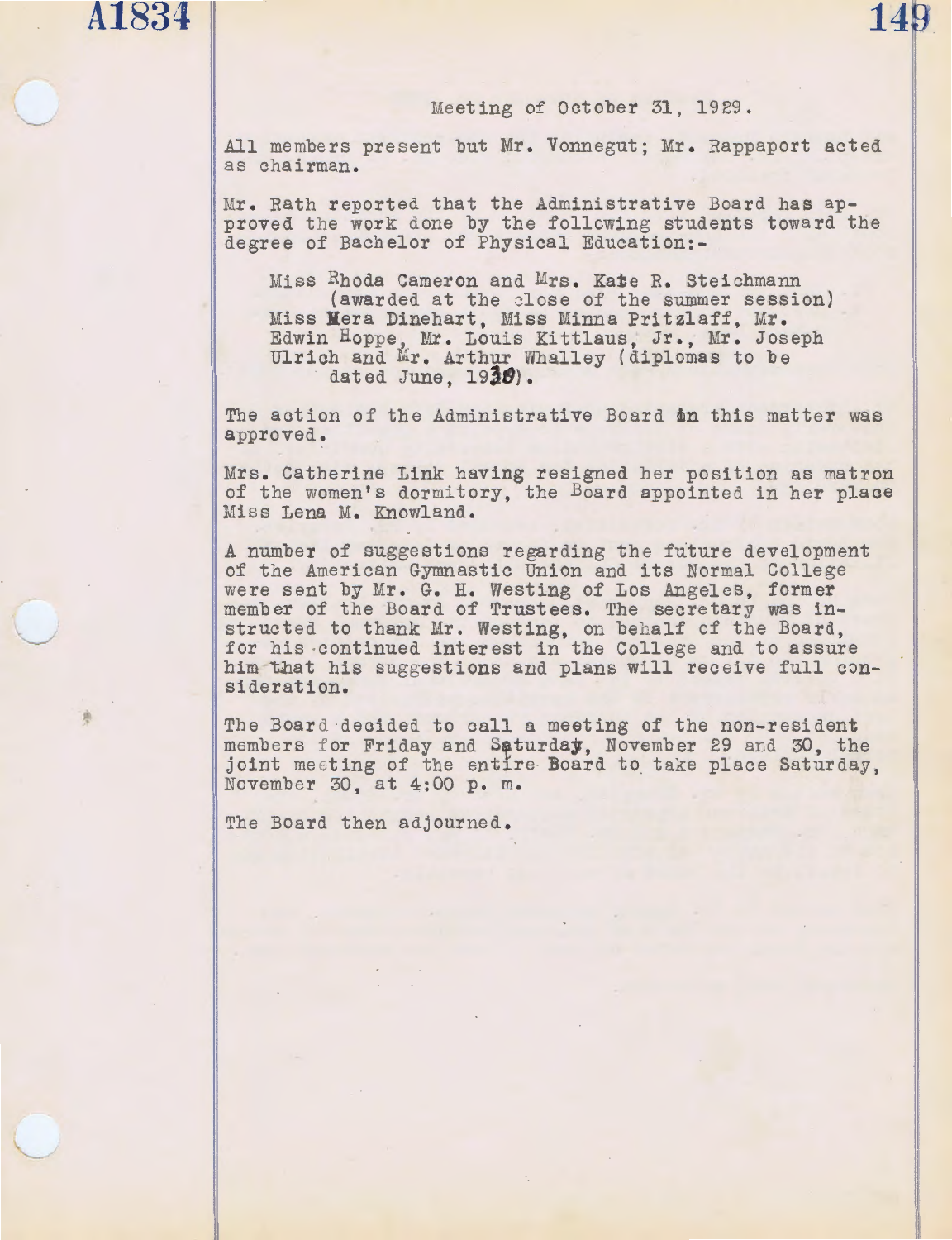

### Meeting of November 30, 192?

All members present, including the non-resident members excepting Mr. Burkhardt (excused); also Dr. H. Groth. Mr. Vonnegut presided.

Mr. Rath reported upon the meetings of the Administrative Board with the non-resident members and presented the following recommendations:-

- 1. That the one-year elementary course be eliminated.
- 2. That the summer session be again conducted at Elkhart Lake, Wis.

Both recommendations were unanimously adopted by the Board.

Mr. Richardson presented an invitation from the Butler University Board of Trustees to appoint a committee for discussion with a similar Butler University committee, of the question of affiliating the Normal College with Butler University.

Upon motion by Dr. Hofmeister, seconded by Mr. Heckrich, the Board of Trustees went on record as favoring the affiliation of the Normal College with some university.

Upon motion by Mr. Rappaport, seconded by Mr. Mueller, the Board of Trustees decided to request the National Executive Committee of the American Turnerbund for its opinion regarding the future financial status of the Normal College, with special regard to the Jahn Educational Fund, and for an early appointment of the committee authorized by the last convention of the American Turnerbund, which is to consider ways and means for permanently financing the Normal College.

Upon motion by Mr. Stempfel, seconded by Dr. Sputb, the Board of Trustees appointed a committee consisting of Mr. Rath, Mr. Rappaport and Dr. Sputh, to pay especial attention to the matter of affiliation with some institution and to report to the Board as early as possible.

Upon motion by Dr. Sputh, seconded by Mr. Heckrich, the treasurer of the Board of Trustees was authorized to charge off the books the notes of Meta B. Jahn and Margaret Jahn.